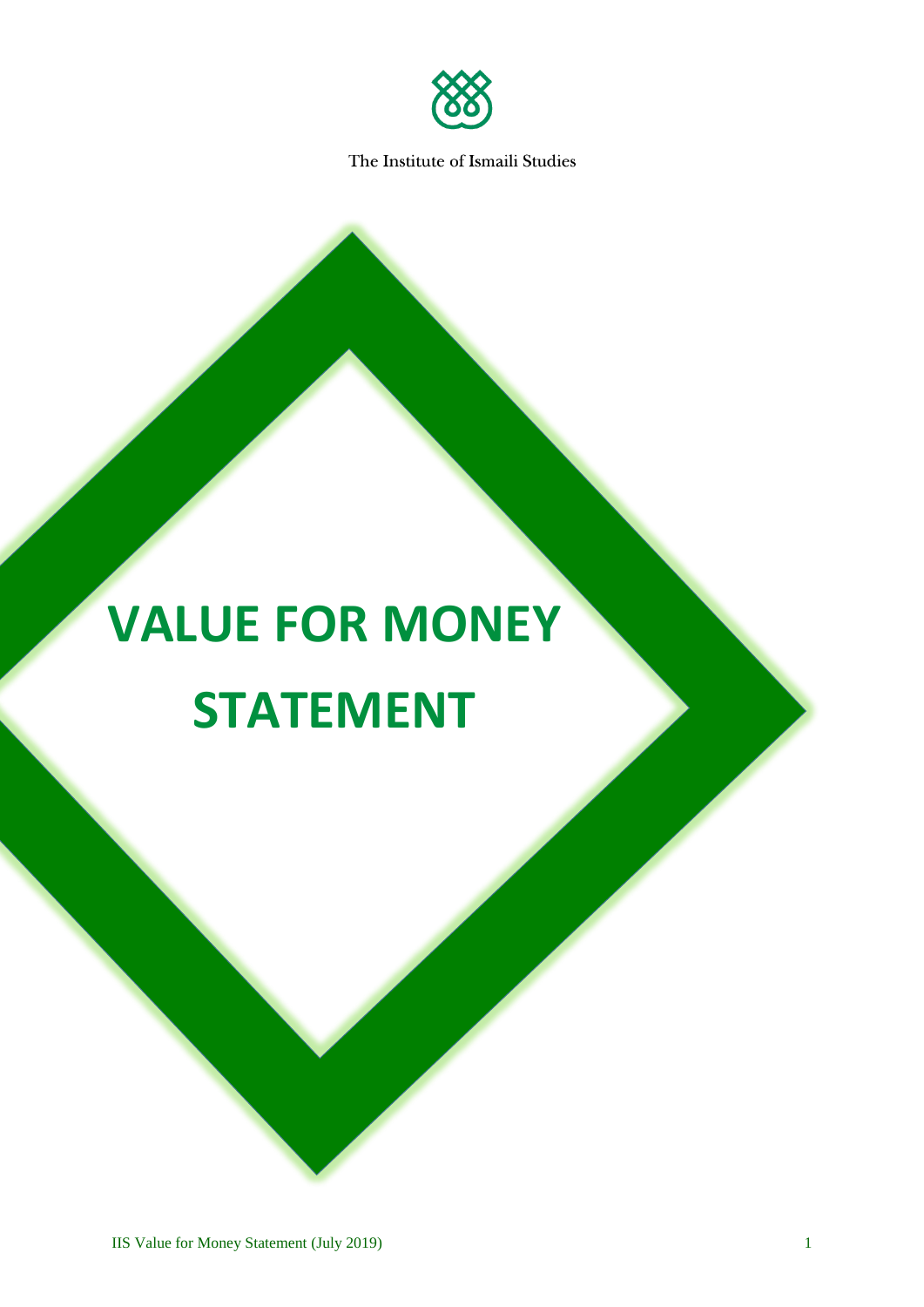

## The Institute of Ismaili Studies

## **Value for Money Statement**

By attending the IIS, our students are making a considerable investment in their future that benefits society at a local, national and global level. We have a diverse, largely international, student body.

The IIS has long term stable funding sources and it does not receive public funding. In order to advance our mission, students are given full scholarships and are not charged tuition fees. Good governance, including financial oversight, ensures that the IIS' finances are managed effectively.

The IIS has a partnership with University College London (UCL) and validation arrangement with the SOAS University of London which creates value for our largely international students, and the Higher Education sector and economy. Students on the GPISH programme also study at a UK university for a Master's in their third year. Among the universities students have attended in recent years are the University of Cambridge, Imperial College London, King's College London, LSE (London School of Economics and Political Science), the University of Oxford and SOAS University of London, which are all globally recognised institutions.

By including the opportunity for overseas fieldwork and teaching in the UK and abroad, the students and the Institute promote the IIS as a centre of educational excellence, creating connections and networks around the world. By providing quality education, we ensure that their time at the IIS enables them to achieve excellence. IIS graduates reap the educational and skills development benefits of their study through gaining employment in a range of different sectors, including development and non-profit organisations, media and communications, diplomacy, public policy, education and teaching, academia, the Aga Khan Development Network and Ismaili community institutions. IIS graduates also contribute to the public good by devoting their time and knowledge in a voluntary capacity both locally and globally.